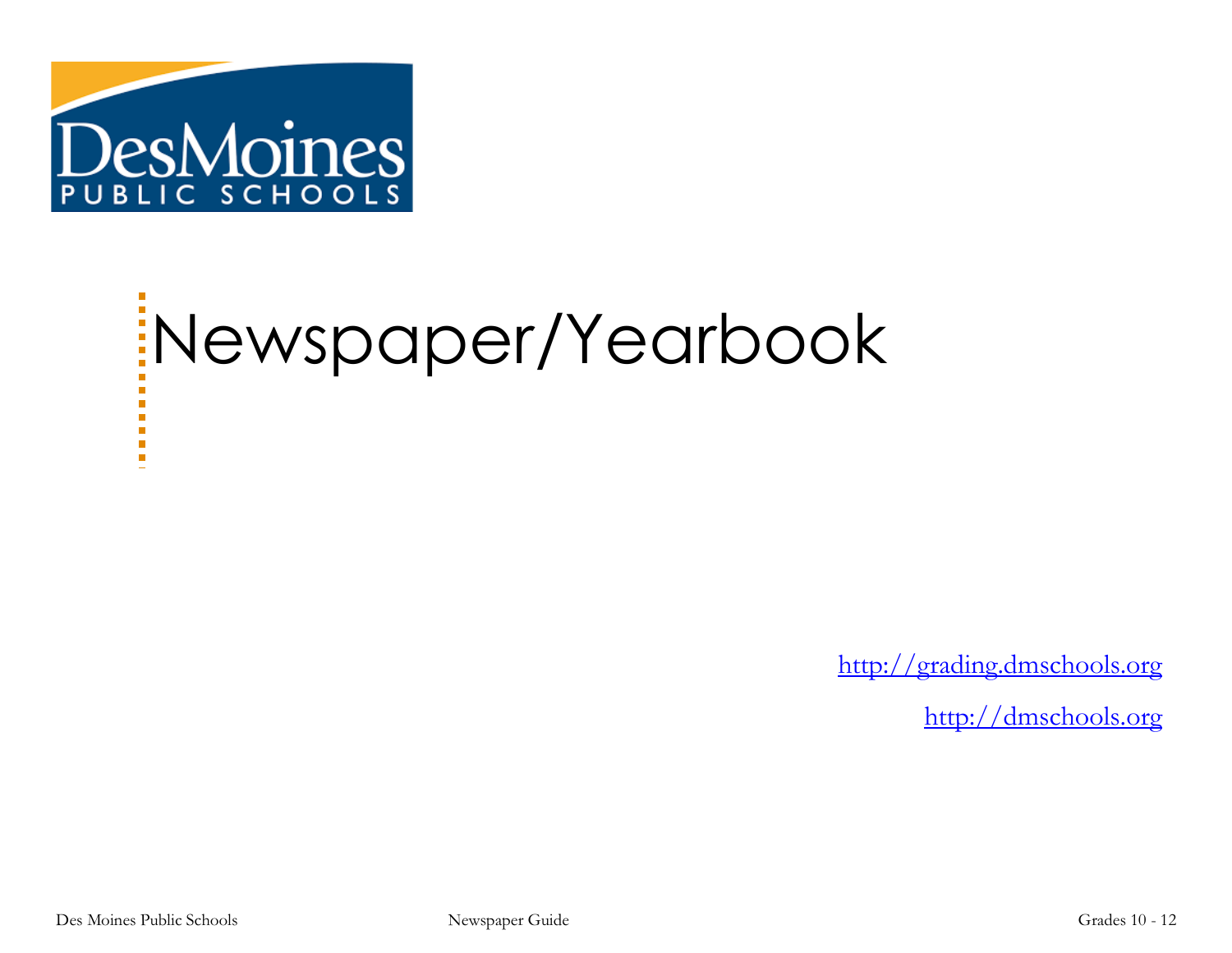## **Foreword**

- Newspaper and Yearbook both result in a final published product. Students should engage in multiple cycles of development over the course of semester. The four Topics below should be assessed through each cycle the student engages in.
- Newspaper and Yearbook are hybrid courses that are informed by both [CCSS Literacy Standards](https://iowacore.gov/standards/literacy/k-1-2-3-4-5-6-7-8-9-10-11-12/literacy) and [Standards for Journalism Educators](http://jea.org/wp/home/for-educators/standards/) provided by the JEA.

## **How to use this document:**

## **This curriculum guide is not…**

- □ A lock-step instructional guide detailing exactly when and how you teach.
- $\Box$  Meant to restrict your creativity as a teacher.
- $\Box$  A ceiling of what your students can learn, nor a set of unattainable goals.

## **Instead, the curriculum guide is meant to be a common vision for student learning and a set of targets and success criteria directed related to grade-level standards by which to measure and report student progress and provide meaningful feedback.**

The curriculum guide outlines the learning that is **most essential** for student success; it is our district's guaranteed and viable curriculum. The expectation is that every student in our district, regardless of school or classroom, will have access to and learn these targets. As the classroom teacher, you should use the curriculum guide to help you to decide how to scaffold up to the learning targets and extend your students' learning beyond them.

Within this document, you will find a foundational structure for planning sequential instruction in the classroom which can be supplemented with materials from any number of the linked resources.

Please consider this guide a living and dynamic document, subject to change and a part of a continuous feedback loop.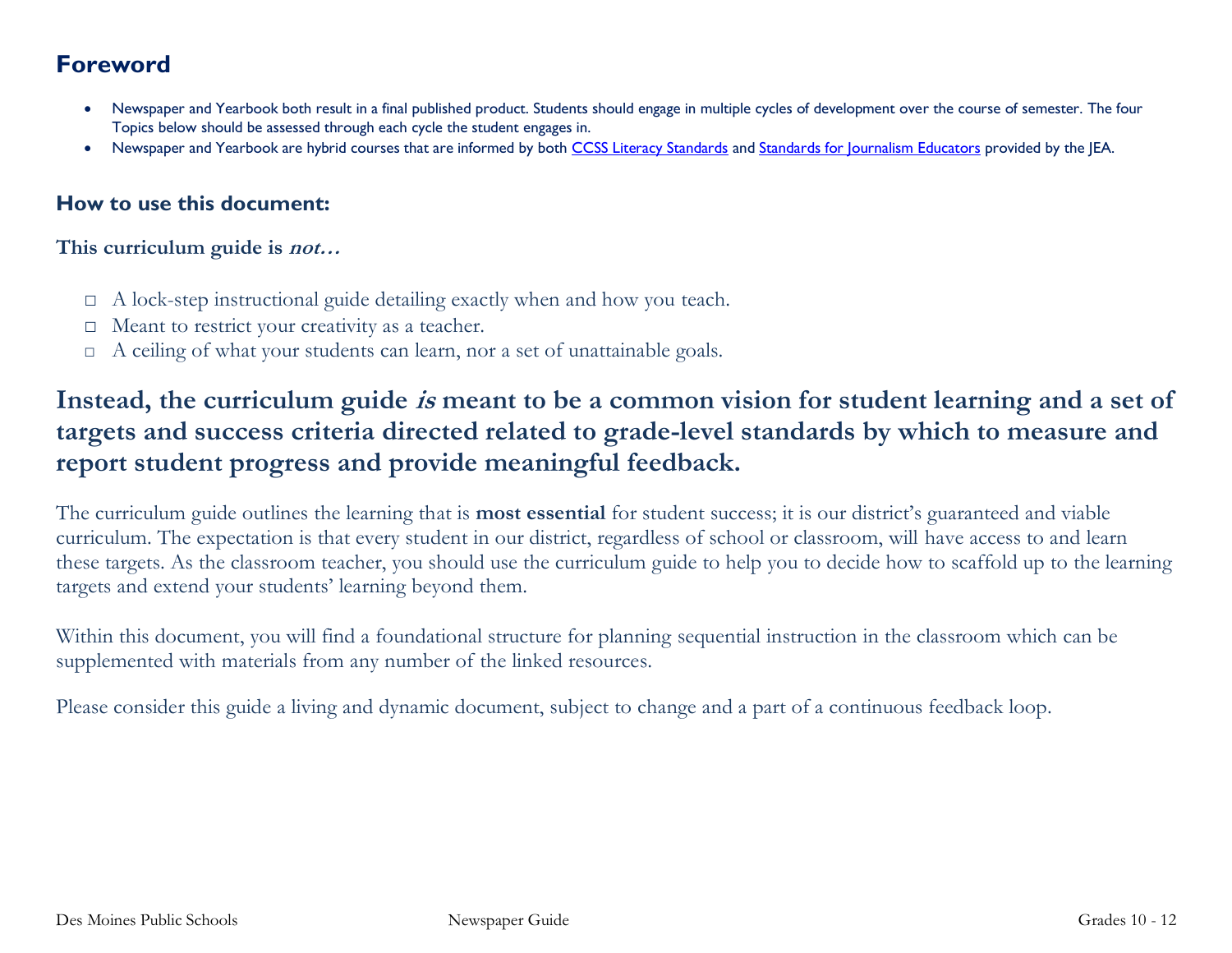## *Newspaper or Yearbook*: Semester at a Glance

In both **Newspaper** and **Yearbook**, students will write, edit, package, produce and distribute the school's newspaper or produce the school's yearbook. Concepts emphasized include leadership, prioritizing, deadline meeting, interviewing, people-skill building, and business skills. Production courses are laboratory courses that allow students to apply the fundamental theories explored through journalism in a real-world setting.

## **Primary Resources: Learning Targets are linked below each unit scale. These include all required sources for the course.**

| Newspaper                                        | Topic I: Journalistic Writing<br><b>Topic I Resource Folder</b>               | Topic 2: Design<br><b>Topic 2 Resource Folder</b>  | <b>Topic 3: Digital Media</b><br><b>Topic 3 Resource Folder</b> | <b>Topic 4: Professional</b><br><b>Responsibility</b><br><b>Topic 4 Resource Folder</b> |
|--------------------------------------------------|-------------------------------------------------------------------------------|----------------------------------------------------|-----------------------------------------------------------------|-----------------------------------------------------------------------------------------|
| <b>Reporting</b><br>frequency of<br>topic scores | <b>Every 4 weeks</b>                                                          | <b>Every 4 weeks</b>                               | <b>Every 4 weeks</b>                                            | <b>Every 4 weeks</b>                                                                    |
| Standards Aligned                                | Journalism Education 11<br><b>Writing 2</b><br><b>Writing 4</b><br>Language I | Journalism Education 1<br>Speaking and Listening 5 | Journalism Education 9                                          | Journalism Education 3<br>Journalism Education 5                                        |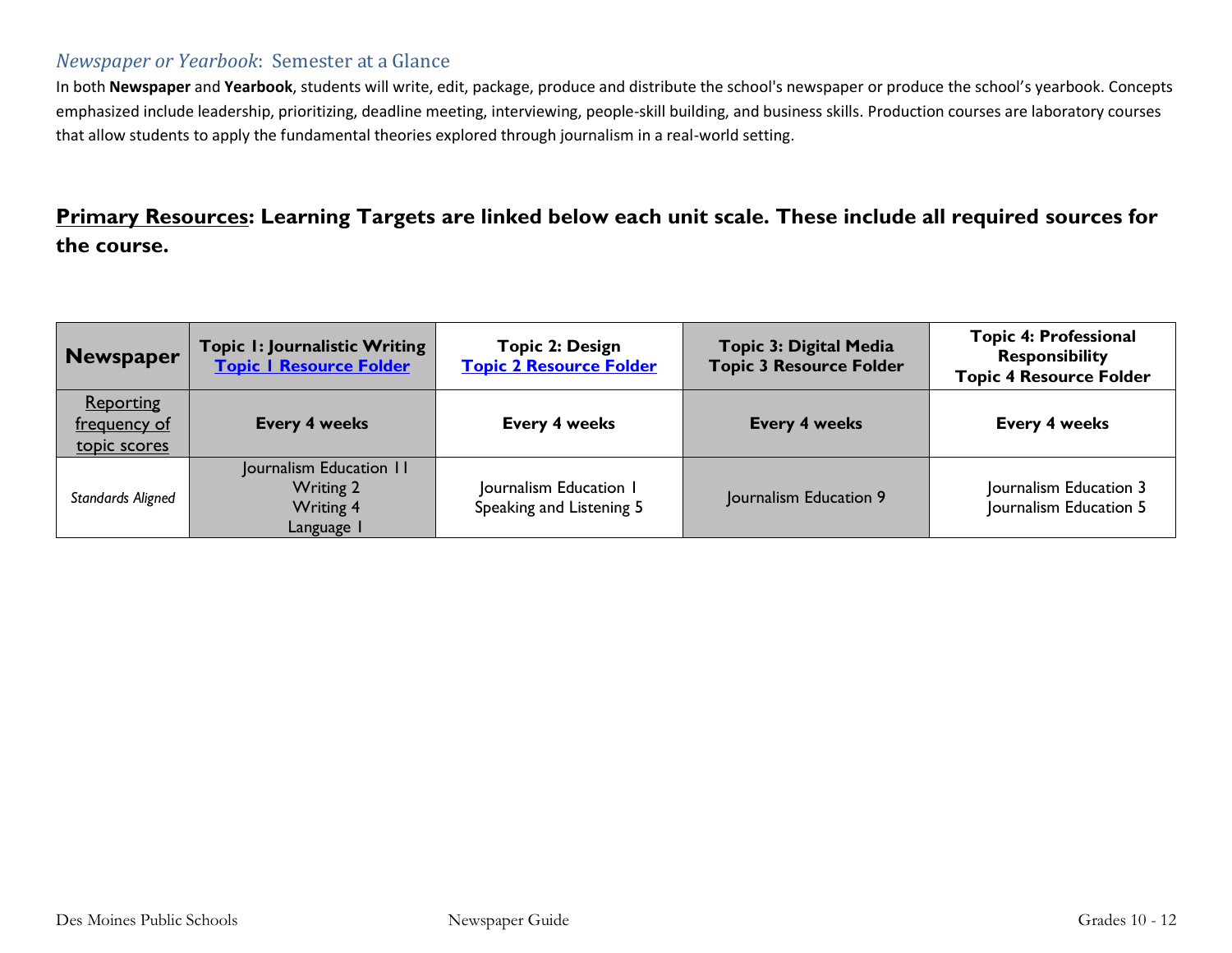## **Standards-Referenced Grading Basics**

## **Our purpose in collecting a body of evidence is to:**

- Allow teachers to determine a defensible and credible topic score based on representation of student learning over time.
- Clearly communicate where a student's learning is based on a topic scale to inform instructional decisions and push student growth.
- Show student learning of Level 3 targets through multiple and varying points
- Provide opportunities for feedback between student and teacher.

#### **Scoring**

A collaborative scoring process is encouraged to align expectations of the scale Routine use of a collaborative planning and scoring protocol results in calib understanding of evidence of mastery. Enough evidence should be collected to progression of student learning as measured by the topic scale. Teachers look to determine a topic score. All topic scores should be defensible and cred evidence.

### **\*\*\*Only scores of 4, 3.5, 3, 2.5, 2, 1.5, 1, and 0 can be entered as Topic Scores**.

## **Multiple Opportunities**

Philosophically, there are two forms of multiple opportunities, both of which require backwards design and intentional planning. One form is opportunities planned by the teacher throughout the unit of study and/or throughout the semester. The other form is reassessment of learning which happens after completing assessment of learning at the end of a unit or chunk of learning.

Students will be allowed multiple opportunities to demonstrate proficiency. Teachers need reliable pieces of evidence to be confident students have a good grasp of the learning topics before deciding a final topic score. To make standards-referenced grading work, the idea of "multiple opportunities" is emphasized. If after these opportunities students still have not mastered Level 3, they may then be afforded the chance to reassess.

|                                                                   |                                                                                                          | Evidence shows the student can                                                                                   | Topic<br>Score |
|-------------------------------------------------------------------|----------------------------------------------------------------------------------------------------------|------------------------------------------------------------------------------------------------------------------|----------------|
|                                                                   |                                                                                                          | Demonstrates proficiency (AT) in all learning<br>targets from Level 3 & Level 4                                  | 4.0            |
| ı a<br>Start at Level 3 when<br>determining a topic $\rightarrow$ | Demonstrates proficiency (AT) in all learning<br>targets from Level 3 with partial success at Level<br>4 | 3.5                                                                                                              |                |
| score.<br>s of data                                               |                                                                                                          | Demonstrates proficiency (AT) in all learning<br>targets from Level 3                                            | 3.0            |
|                                                                   |                                                                                                          | Demonstrates proficiency (AT) in at least half of<br>the Level 3 learning targets                                | 2.5            |
|                                                                   |                                                                                                          | Demonstrates some foundational knowledge (PT)<br>toward all Level 3 targets                                      | 2.0            |
|                                                                   | ale to artifacts collected.<br>bration and a collective                                                  | Demonstrates some foundational knowledge (PT)<br>of some of the Level 3 learning target or<br>standard           | 1.5            |
| o accurately represent a<br>< at all available evidence           |                                                                                                          | Does not meet minimum criteria for the standard<br>or target.                                                    | 1.0            |
|                                                                   | dible through a body of                                                                                  | Produces no evidence appropriate to the<br>learning targets at any level (Is missing for one or<br>more targets) |                |
| res.                                                              |                                                                                                          | foundational knowledge is defined by the success criteria for the learning                                       |                |

targets or standards.

## **Guiding Practices of Standards-Referenced Grading**

- □ A consistent 4-point grading scale will be used.
- $\nabla$  Student achievement and behavior will be reported separately.
- □ Scores will be based on a body of evidence.
- □ Achievement will be organized by learning topic and converted to a grade at semester's end.
- □ Students will have multiple opportunities to demonstrate proficiency.
- □ Accommodations and modifications will be provided for exceptional learners.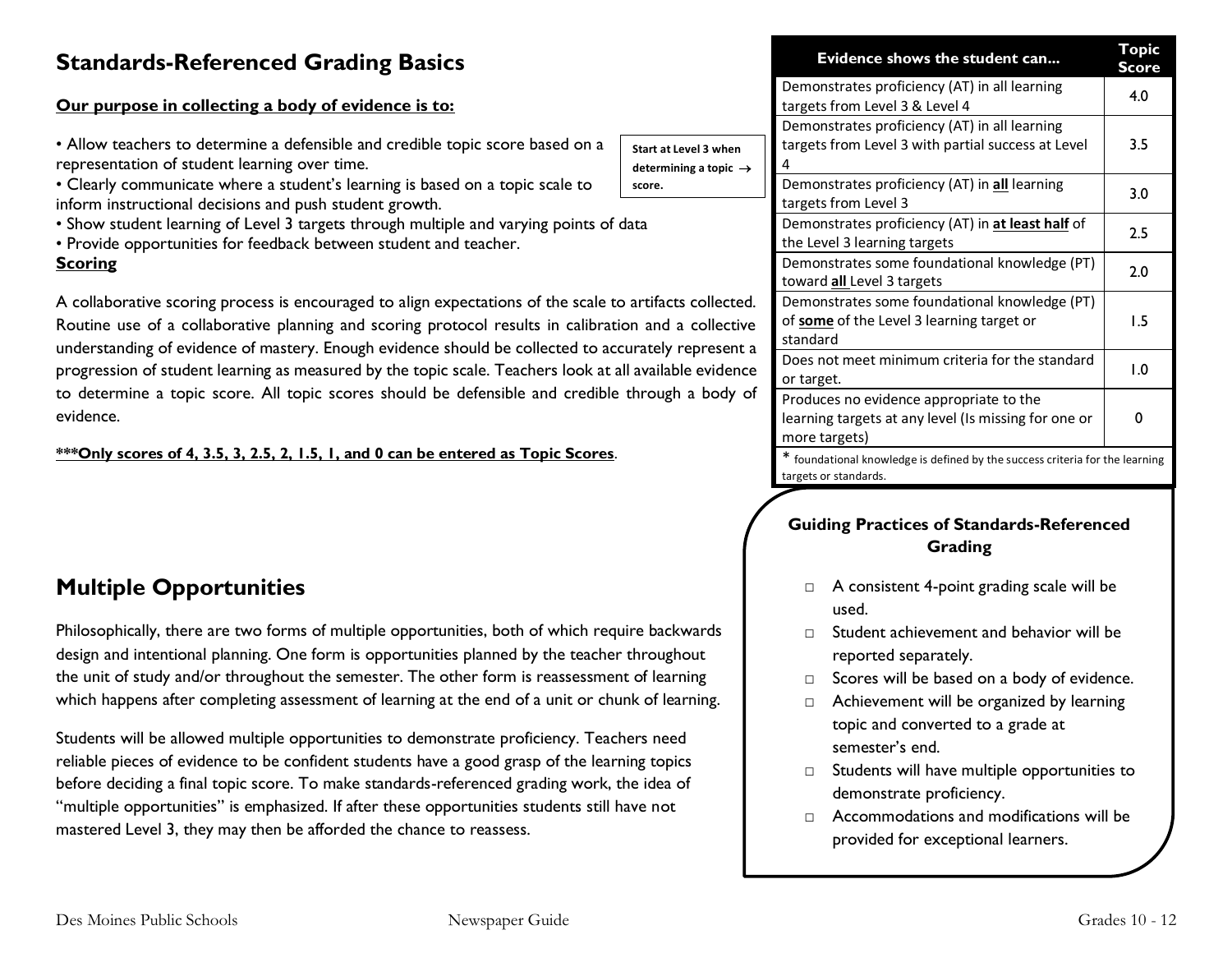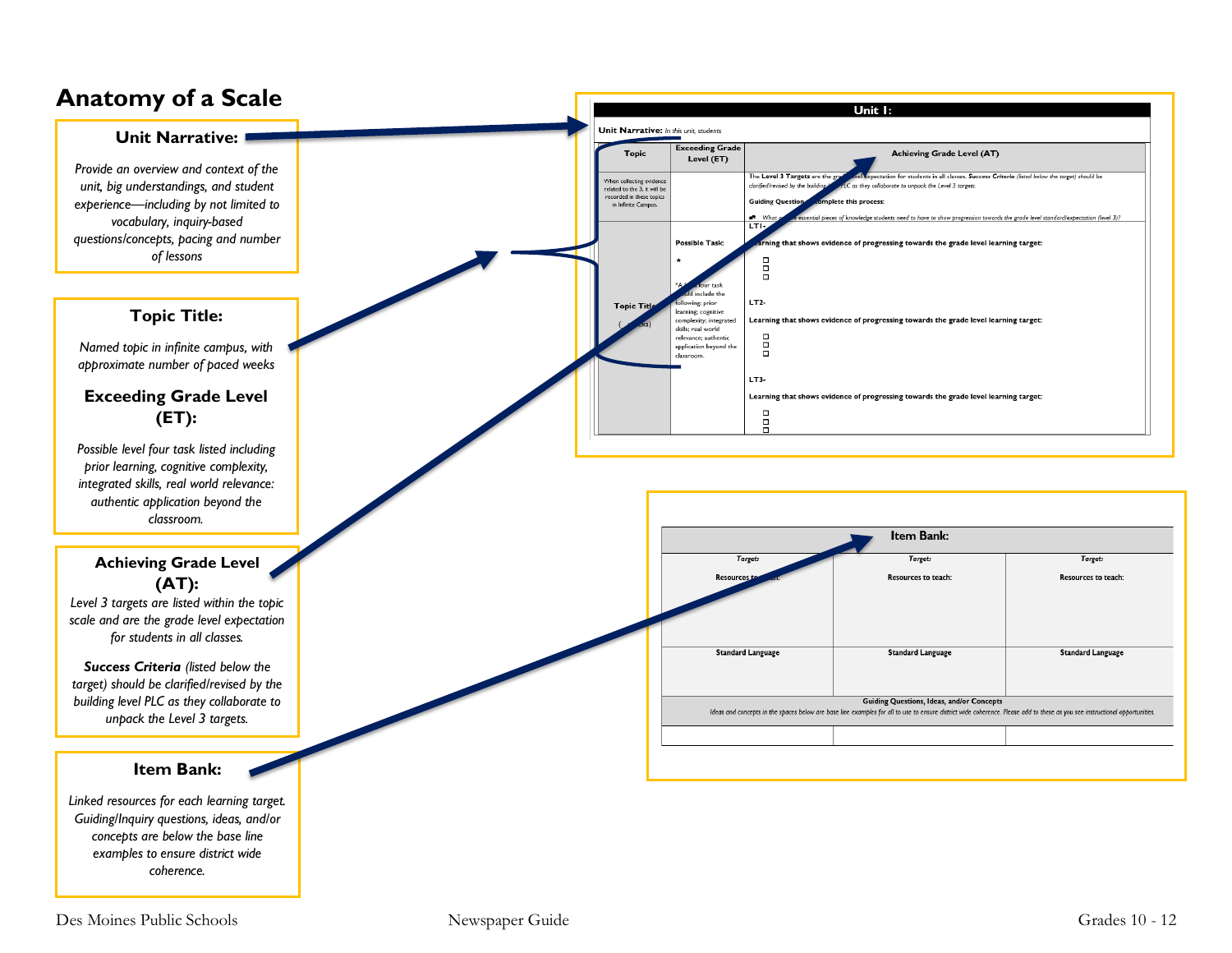**As a publications course, students will engage in guided cycles of writing and design that will result in completed products. Students will repeat the cycle throughout the course of the semester addressing all 4 Topics repeatedly.** 

**The adviser and the publication editors create a deadline calendar to support all staff members moving through the publication cycle. The calendar will include a timeline for advisor, editor and peer feedback after each deadline.**

#### **Each cycle should include:**

| Journalistic Writing                                                                                                                                        | <b>Design</b>                                                                                                                                                                                                                | <b>Digital Media</b>                                                                                                                | <b>Professional</b><br><b>Responsibility</b>                                                                                                                  |
|-------------------------------------------------------------------------------------------------------------------------------------------------------------|------------------------------------------------------------------------------------------------------------------------------------------------------------------------------------------------------------------------------|-------------------------------------------------------------------------------------------------------------------------------------|---------------------------------------------------------------------------------------------------------------------------------------------------------------|
| create interview<br>questions<br>complete interviews<br>write captions<br>write story (if<br>applicable)<br>edit page based on<br>editor<br>recommendations | develop an angle and<br>a page sketch for<br>your assigned topic<br>include a headline<br>$\bullet$<br>and subhead<br>include design<br>elements like mods<br>or sidebars<br>edit page based on<br>editor<br>recommendations | take and select<br>$\bullet$<br>photos<br>add captions<br>$\bullet$<br>edit page based on<br>$\bullet$<br>editor<br>recommendations | submit rough draft<br>$\bullet$<br>for review<br>edit page based on<br>$\bullet$<br>editor<br>recommendations<br>submit page for final<br>$\bullet$<br>review |

#### **Publication resources:**

#### **Possible options for printing newspaper/newsmagazine**

- Des Moines Public School Printing Services
- Options within individual buildings (depending on the building)
- Wilcox Printing & Publishing, Madrid, IA

School newspapers and newspaper Web sites are funded through the buildings. Each building sets their own ad rate to support the program.

See suggested ad rate examples attached:

[Advertisment suggested rates](https://eastscroll.com/wp-content/uploads/2022/04/ad-pricing-2022.pdf)

#### **Yearbook:**

All DMPS yearbooks are printed by Herff-Jones in Edwardsville, KS

- Representative: Marc Havnen (515) 401-8061
- [mphavnen@herffjones.com](mailto:mphavnen@herffjones.com)

Yearbooks are sold through Herff-Jones via Yearbook Order Center and through the school bookkeeper.

Yearbook ad sales (including senior and commercial) completed through Herff-Jones via Yearbook Order Center.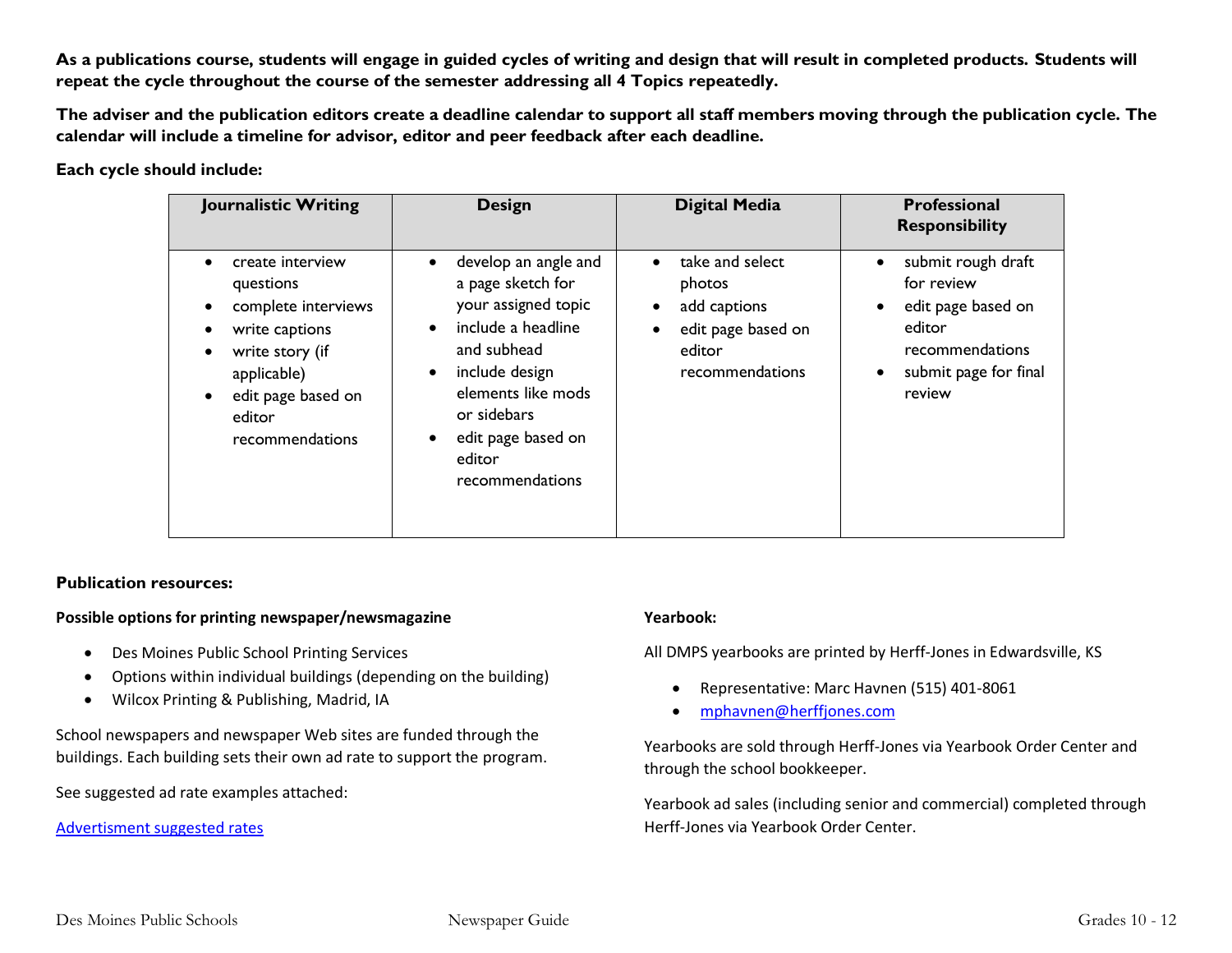# **Topic 1: Journalistic Writing**

**Topic Narrative/Overview:** In this topic, students will explore the basics of journalistic design and begin the process of designing their own pages using InDesign and editing photos *using Photoshop.*

| <b>Topic</b>                                                                                         | <b>Achieving Grade Level (AT)</b>                                                                                                                                                                                                                                                              |                                                                                                                                              |                                                 |  |
|------------------------------------------------------------------------------------------------------|------------------------------------------------------------------------------------------------------------------------------------------------------------------------------------------------------------------------------------------------------------------------------------------------|----------------------------------------------------------------------------------------------------------------------------------------------|-------------------------------------------------|--|
| When collecting evidence<br>related to the 3, it will be                                             | The Level 3 Targets are the grade-level expectation for students in all classes. These are directly related to State of lowa standards.<br>Success Criteria (listed below the target) should be clarified/revised by the building level PLC as they collaborate to unpack the Level 3 targets. |                                                                                                                                              |                                                 |  |
| recorded in these topics<br><b>Guiding Question to complete this process:</b><br>in Infinite Campus. |                                                                                                                                                                                                                                                                                                |                                                                                                                                              |                                                 |  |
|                                                                                                      |                                                                                                                                                                                                                                                                                                | What are the essential pieces of knowledge students need to have to show progression towards the grade level standard/expectation (level 3)? |                                                 |  |
|                                                                                                      | LTIA- Apply the principles of fair, balanced, and accurate reporting                                                                                                                                                                                                                           |                                                                                                                                              |                                                 |  |
|                                                                                                      | Learning that shows evidence of progressing towards grade-level learning target:<br>Writing is structured with no reporter opinion/ is objective                                                                                                                                               |                                                                                                                                              |                                                 |  |
|                                                                                                      |                                                                                                                                                                                                                                                                                                | Employs facts, definitions, details, quotes, and research and/or interviews                                                                  |                                                 |  |
|                                                                                                      |                                                                                                                                                                                                                                                                                                |                                                                                                                                              |                                                 |  |
|                                                                                                      |                                                                                                                                                                                                                                                                                                | LTIB- Write for a variety of purposes using journalistic writing styles (news, features, opinions)                                           |                                                 |  |
|                                                                                                      |                                                                                                                                                                                                                                                                                                | Learning that shows evidence of progressing towards grade-level learning target:                                                             |                                                 |  |
| Journalistic                                                                                         | Writing is in format assigned (Feature/News/Opinion)                                                                                                                                                                                                                                           |                                                                                                                                              |                                                 |  |
| Writing<br>(Start and End Date-                                                                      | Writing examines a topic by selecting, organizing, and analyzing relevant content (Focused angle to story)                                                                                                                                                                                     |                                                                                                                                              |                                                 |  |
| Optional)                                                                                            | LTIC- Write using clear, precise language                                                                                                                                                                                                                                                      |                                                                                                                                              |                                                 |  |
|                                                                                                      | Learning that shows evidence of progressing towards grade-level learning target:                                                                                                                                                                                                               |                                                                                                                                              |                                                 |  |
|                                                                                                      | Correctly capitalize words in a sentence                                                                                                                                                                                                                                                       |                                                                                                                                              |                                                 |  |
|                                                                                                      | Correctly punctuate the sentence using commas, semicolons, and colons                                                                                                                                                                                                                          |                                                                                                                                              |                                                 |  |
|                                                                                                      | Writing language is overall clear/ writing makes sense (grammar, readability)                                                                                                                                                                                                                  |                                                                                                                                              |                                                 |  |
|                                                                                                      | LTID- Write extended captions to accompany all photos                                                                                                                                                                                                                                          |                                                                                                                                              |                                                 |  |
|                                                                                                      | Learning that shows evidence of progressing towards grade-level learning target:                                                                                                                                                                                                               |                                                                                                                                              |                                                 |  |
|                                                                                                      | Use ABCD caption format                                                                                                                                                                                                                                                                        |                                                                                                                                              |                                                 |  |
| <b>Item Bank:</b>                                                                                    |                                                                                                                                                                                                                                                                                                |                                                                                                                                              |                                                 |  |
|                                                                                                      | <b>News Writing:</b>                                                                                                                                                                                                                                                                           | <b>Feature Writing:</b>                                                                                                                      | <b>Opinion/Review Writing:</b>                  |  |
|                                                                                                      | <b>Resources to teach:</b>                                                                                                                                                                                                                                                                     | <b>Resources to teach:</b>                                                                                                                   | <b>Resources to teach:</b>                      |  |
| <b>News Writing</b>                                                                                  |                                                                                                                                                                                                                                                                                                | <b>Features</b>                                                                                                                              | <b>Opinion/Review</b><br><b>Opinion example</b> |  |
| <b>News Writing quizlet</b><br>News example                                                          |                                                                                                                                                                                                                                                                                                | Feature example                                                                                                                              | <b>Review Sample</b>                            |  |
|                                                                                                      |                                                                                                                                                                                                                                                                                                |                                                                                                                                              |                                                 |  |
|                                                                                                      |                                                                                                                                                                                                                                                                                                |                                                                                                                                              |                                                 |  |
|                                                                                                      |                                                                                                                                                                                                                                                                                                |                                                                                                                                              |                                                 |  |
|                                                                                                      |                                                                                                                                                                                                                                                                                                |                                                                                                                                              |                                                 |  |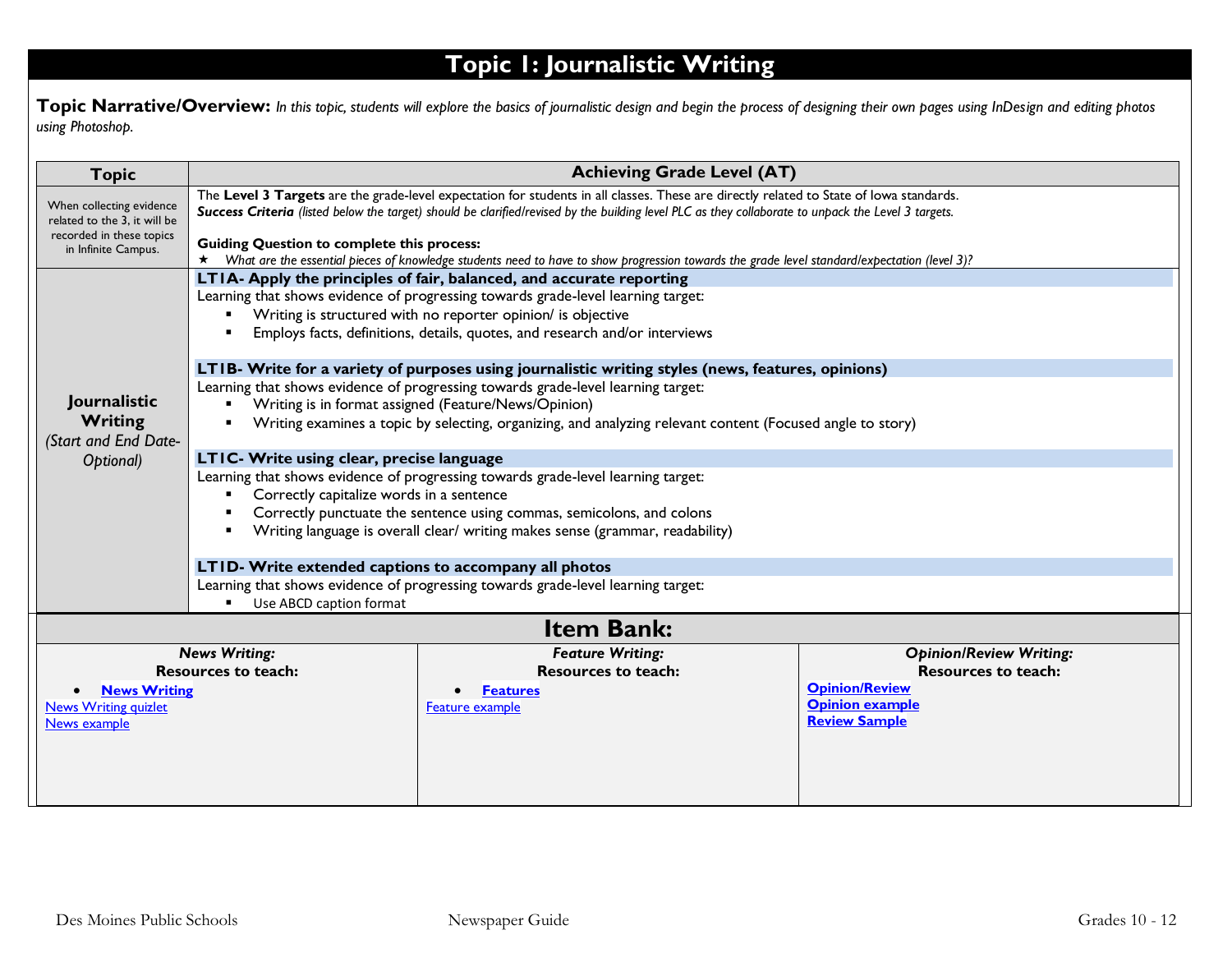## **Topic 2: Design**

Topic Narrative/Overview: In this topic, students will explore the basics of journalistic design and begin the process of designing their own pages using InDesign and editing photos *using Photoshop.*

| <b>Topic</b>                                                                                                | <b>Achieving Grade Level (AT)</b>                                                                                                                                                                                                                                                                                                                                                                                                                                                                                                                                                                                                                                                                                                                                                                                                                                                                                                                                                                                                                                                                                                                                                                                                                          |                                                                                                                                            |                                                                                         |
|-------------------------------------------------------------------------------------------------------------|------------------------------------------------------------------------------------------------------------------------------------------------------------------------------------------------------------------------------------------------------------------------------------------------------------------------------------------------------------------------------------------------------------------------------------------------------------------------------------------------------------------------------------------------------------------------------------------------------------------------------------------------------------------------------------------------------------------------------------------------------------------------------------------------------------------------------------------------------------------------------------------------------------------------------------------------------------------------------------------------------------------------------------------------------------------------------------------------------------------------------------------------------------------------------------------------------------------------------------------------------------|--------------------------------------------------------------------------------------------------------------------------------------------|-----------------------------------------------------------------------------------------|
| When collecting evidence<br>related to the 3, it will be<br>recorded in these topics<br>in Infinite Campus. | The Level 3 Targets are the grade-level expectation for students in all classes. These are directly related to State of lowa standards.<br>Success Criteria (listed below the target) should be clarified/revised by the building level PLC as they collaborate to unpack the Level 3 targets.<br><b>Guiding Question to complete this process:</b><br>* What are the essential pieces of knowledge students need to have to show progression towards the grade level standard/expectation (level 3)?                                                                                                                                                                                                                                                                                                                                                                                                                                                                                                                                                                                                                                                                                                                                                      |                                                                                                                                            |                                                                                         |
| <b>Design</b>                                                                                               | LT2A- Apply design elements to create a layout that is visually appealing and effectively communicates the idea of the page to the<br>reader<br>Learning that shows evidence of progressing towards grade-level learning target:<br>Create a page that accurately reflects the story/content<br>Uses a dominant image and ABCD caption<br>Creates several other visual elements to provide additional info related to the content of the page (sidebar, pull-quote, infographics, etc.)<br>LT2B- Employ various graphic elements to enhance the readability and attractiveness of the layout<br>Learning that shows evidence of progressing towards grade-level learning target:<br>Adheres to the style of the publication regarding fonts, sizes, indents, etc.<br>Use text in a visually pleasing way that represents the story<br>Use white space to enhance readability, not for it to look incomplete<br>LT2C- Maximize student coverage by carefully selecting sources and subjects<br>Learning that shows evidence of progressing towards grade-level learning target:<br>Utilize "one per-person rule" limiting use of each student<br>Create feature opportunities to be inclusive of all students<br>Enforce "gotta get list" for each deadline |                                                                                                                                            |                                                                                         |
|                                                                                                             |                                                                                                                                                                                                                                                                                                                                                                                                                                                                                                                                                                                                                                                                                                                                                                                                                                                                                                                                                                                                                                                                                                                                                                                                                                                            | <b>Item Bank:</b>                                                                                                                          |                                                                                         |
| 2ATarget:<br><b>Resources to teach:</b><br>Journalism Resources by Target\Design\2A<br>Design Vocab quizlet |                                                                                                                                                                                                                                                                                                                                                                                                                                                                                                                                                                                                                                                                                                                                                                                                                                                                                                                                                                                                                                                                                                                                                                                                                                                            | 2BTarget:<br><b>Resources to teach:</b><br>Journalism Resources by Target\Design\2B<br><b>InDesign Basics (video)</b><br>Photoshop (video) | 2CTarget:<br><b>Resources to teach:</b><br>How to include more students in the yearbook |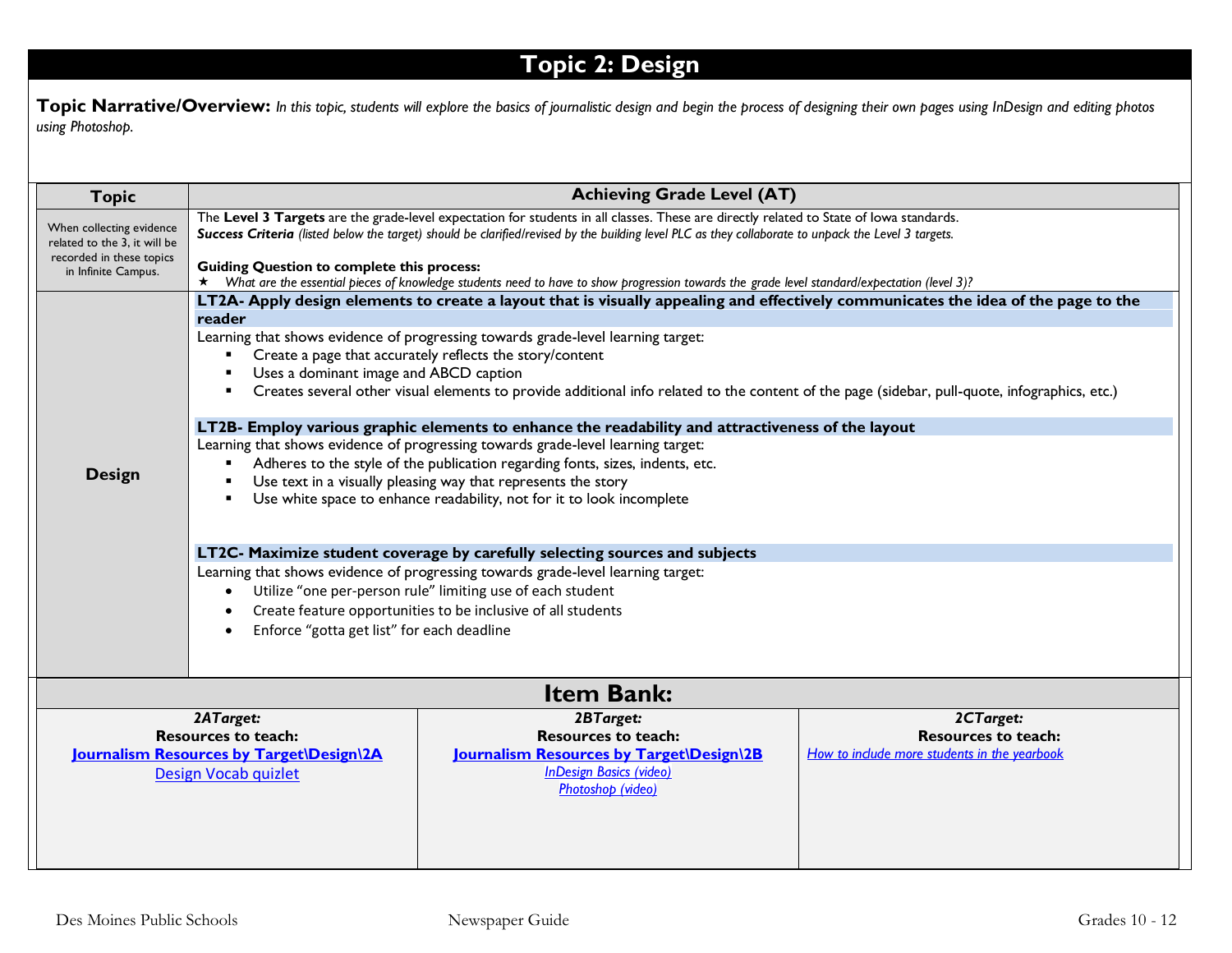# **Topic 3: Digital Media**

**Topic Narrative/Overview:** *In this topic, students will explore the basics of photojournalism and other digital media including podcasts and video production.*

| <b>Topic</b>                                                                                                                                                                                                                                                                                                                                                                           | <b>Achieving Grade Level (AT)</b>                                                                                                                                                                   |                                                                                                            |                                                                                                                                  |                            |  |
|----------------------------------------------------------------------------------------------------------------------------------------------------------------------------------------------------------------------------------------------------------------------------------------------------------------------------------------------------------------------------------------|-----------------------------------------------------------------------------------------------------------------------------------------------------------------------------------------------------|------------------------------------------------------------------------------------------------------------|----------------------------------------------------------------------------------------------------------------------------------|----------------------------|--|
| The Level 3 Targets are the grade-level expectation for students in all classes. These are directly related to State of lowa standards.<br>When collecting evidence<br>Success Criteria (listed below the target) should be clarified/revised by the building level PLC as they collaborate to unpack the Level 3 targets.<br>related to the 3, it will be<br>recorded in these topics |                                                                                                                                                                                                     |                                                                                                            |                                                                                                                                  |                            |  |
| in Infinite Campus.                                                                                                                                                                                                                                                                                                                                                                    | <b>Guiding Question to complete this process:</b><br>* What are the essential pieces of knowledge students need to have to show progression towards the grade level standard/expectation (level 3)? |                                                                                                            |                                                                                                                                  |                            |  |
|                                                                                                                                                                                                                                                                                                                                                                                        |                                                                                                                                                                                                     | LT3A- Apply the rules of composition when shooting or editing media                                        |                                                                                                                                  |                            |  |
|                                                                                                                                                                                                                                                                                                                                                                                        |                                                                                                                                                                                                     | Learning that shows evidence of progressing towards grade-level learning target:                           |                                                                                                                                  |                            |  |
|                                                                                                                                                                                                                                                                                                                                                                                        |                                                                                                                                                                                                     | Utilize techniques including 'Rule of Thirds,' Lighting, Framing, Leading lines, Patterns/Repetition, etc. |                                                                                                                                  |                            |  |
|                                                                                                                                                                                                                                                                                                                                                                                        |                                                                                                                                                                                                     | Utilizes techniques including perspective, color and details to enhance media                              |                                                                                                                                  |                            |  |
|                                                                                                                                                                                                                                                                                                                                                                                        | content                                                                                                                                                                                             |                                                                                                            | LT3B- Produce media that uses focusing techniques to capture the subject in an environment that is complementary to the assigned |                            |  |
|                                                                                                                                                                                                                                                                                                                                                                                        |                                                                                                                                                                                                     | Learning that shows evidence of progressing towards grade-level learning target:                           |                                                                                                                                  |                            |  |
|                                                                                                                                                                                                                                                                                                                                                                                        |                                                                                                                                                                                                     | Utilize a variety of shots such as close-up, wide or action shot                                           |                                                                                                                                  |                            |  |
| <b>Digital</b><br>media                                                                                                                                                                                                                                                                                                                                                                | Determine needs of page such as action or portrait                                                                                                                                                  |                                                                                                            |                                                                                                                                  |                            |  |
|                                                                                                                                                                                                                                                                                                                                                                                        | LT3C- Selects appropriate images that support page content                                                                                                                                          |                                                                                                            |                                                                                                                                  |                            |  |
|                                                                                                                                                                                                                                                                                                                                                                                        | Learning that shows evidence of progressing towards grade-level learning target:                                                                                                                    |                                                                                                            |                                                                                                                                  |                            |  |
|                                                                                                                                                                                                                                                                                                                                                                                        | Use photos that are relevant to page topic and angle                                                                                                                                                |                                                                                                            |                                                                                                                                  |                            |  |
|                                                                                                                                                                                                                                                                                                                                                                                        | Avoids duplication of photos found elsewhere in publication                                                                                                                                         |                                                                                                            |                                                                                                                                  |                            |  |
|                                                                                                                                                                                                                                                                                                                                                                                        |                                                                                                                                                                                                     | LT3D- Produces basic information for use in caption                                                        |                                                                                                                                  |                            |  |
|                                                                                                                                                                                                                                                                                                                                                                                        |                                                                                                                                                                                                     | Learning that shows evidence of progressing towards grade-level learning target:                           |                                                                                                                                  |                            |  |
|                                                                                                                                                                                                                                                                                                                                                                                        | Interview subjects of photo to obtain necessary information                                                                                                                                         |                                                                                                            |                                                                                                                                  |                            |  |
|                                                                                                                                                                                                                                                                                                                                                                                        | Produce ABCD caption to accompany photo                                                                                                                                                             |                                                                                                            |                                                                                                                                  |                            |  |
| <b>Item Bank:</b>                                                                                                                                                                                                                                                                                                                                                                      |                                                                                                                                                                                                     |                                                                                                            |                                                                                                                                  |                            |  |
| 3ATarget:                                                                                                                                                                                                                                                                                                                                                                              |                                                                                                                                                                                                     | 3BTarget                                                                                                   | 3CTarget:                                                                                                                        | 3DTarget:                  |  |
| <b>Resources to teach:</b>                                                                                                                                                                                                                                                                                                                                                             |                                                                                                                                                                                                     | <b>Resources to teach:</b>                                                                                 | <b>Resources to teach:</b>                                                                                                       | <b>Resources to teach:</b> |  |
| <b>Intro to Photojournalism:</b>                                                                                                                                                                                                                                                                                                                                                       |                                                                                                                                                                                                     | <b>Camera Angles</b>                                                                                       | How to include more people                                                                                                       | <b>Captions</b>            |  |
|                                                                                                                                                                                                                                                                                                                                                                                        |                                                                                                                                                                                                     |                                                                                                            | in yearbook article                                                                                                              |                            |  |
|                                                                                                                                                                                                                                                                                                                                                                                        |                                                                                                                                                                                                     |                                                                                                            |                                                                                                                                  |                            |  |